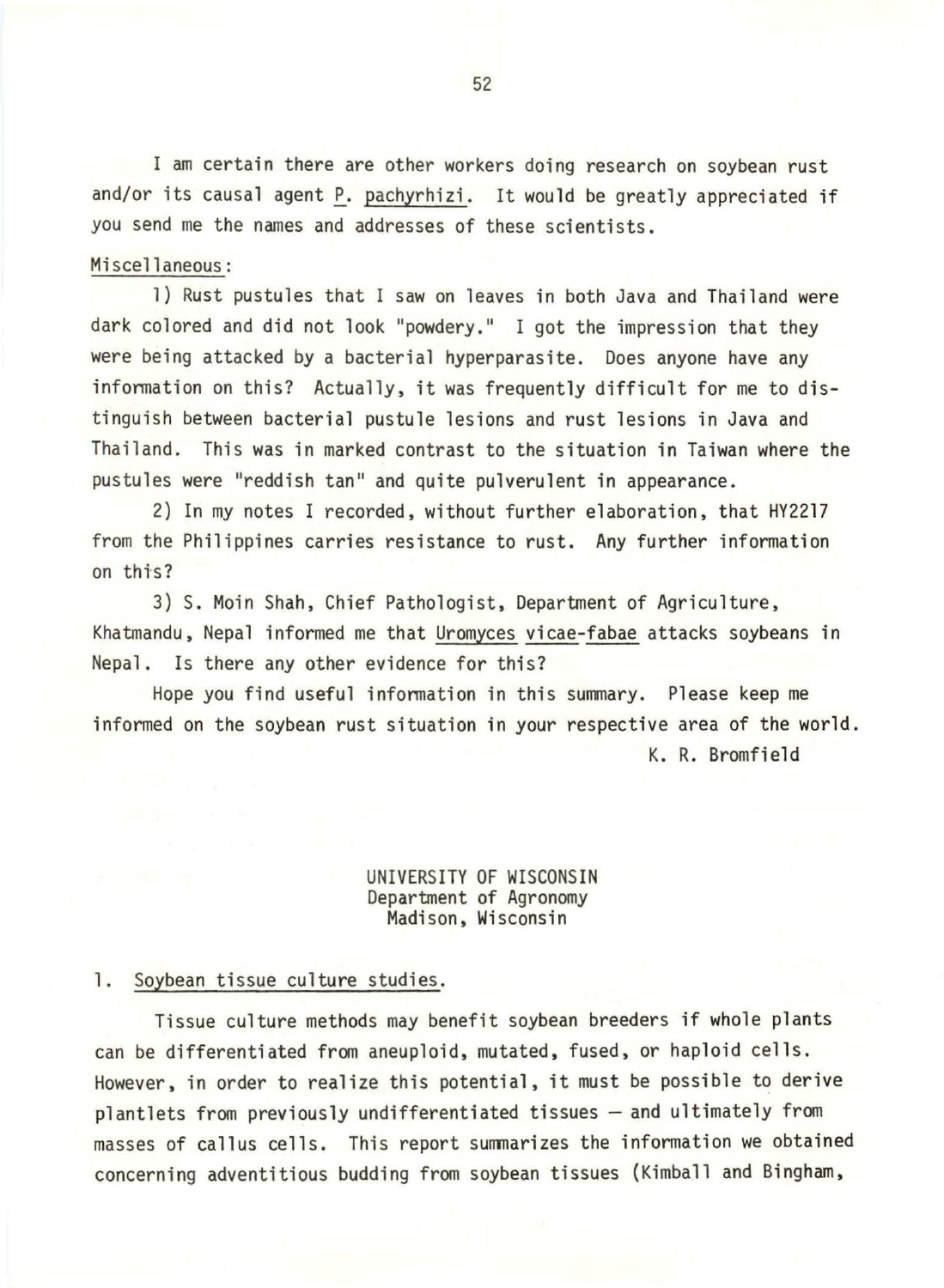1973), early stages of embryo fonnation within masses of callus cells, and actual differentiation of plantlets from callus tissue.

'Dunn' was selected for initial studies, with other cultivars tested later. Modifications of Miller's (1965) and Gamborg's (1966, 1968) media were used for most studies. All experiments were carried out aseptically, using either semi-solid or liquid media. Cultures were kept under about five Klx continuous fluorescent light at 28 C. Several replications of each treatment were examined.

Initial studies indicated that from 2 to 8% of the uppennost hypocotyl sections and basipetal cotyledon sections produced buds from parenchymatous somatic cells, but root tips, root-hypocotyl transition zone sections, and cotyledon mid- and tip-sections did not respond. Bud differentiation was polarized, with shoots developing from the acropetal cut surface of the hypocotyl sections and from the basipetal cut surface of the basipetal portion of the cotyledons. Gamborg's medium (1966) with 15% coconut milk (or 0.5 mg/liter 2-isopentenyl adenine) and 0.5 mg/liter IAA; and Miller's medium (1965) with 0.5 mg/liter kinetin (or 2-iP) and 0.5 mg/liter IAA, were most conducive for such adventitious budding. Several cultivars produced adventitious buds (Table 1), hence the phenomenon is not overly varietyspecific.

Generally, there is an inverse relationship between callus formation and adventitious budding, with 2,4-D causing the most callus but no budding, and IAA causing the least callus formation but the most bud differentiation. Addition of about 0.03 mg/liter 2,4-D to any of the above-mentioned media caused optimum callus and shoot development, but over 0.05 mg/liter 2,4-D inhibited bud formation.

Free cell cultures from 'Dunn' callus were also evaluated for morphogenetic trends. Hypocotyl and cotyledon sections were placed on Gamborg's 85 medium (1968) with 0.5 mg/liter IAA and kinetin for two weeks to fonn callus. The newly formed callus was then transferred to a liquid medium (Miller, 1965) with 0.5 mg/liter IAA and kinetin, and 1.0 mg/liter 2,4-D. After two weeks on a shaker table, the original callus had given rise to a cloudy suspension of free-floating cells. Microscopic examination of cell suspensions, four weeks in shake culture, revealed chains and clusters of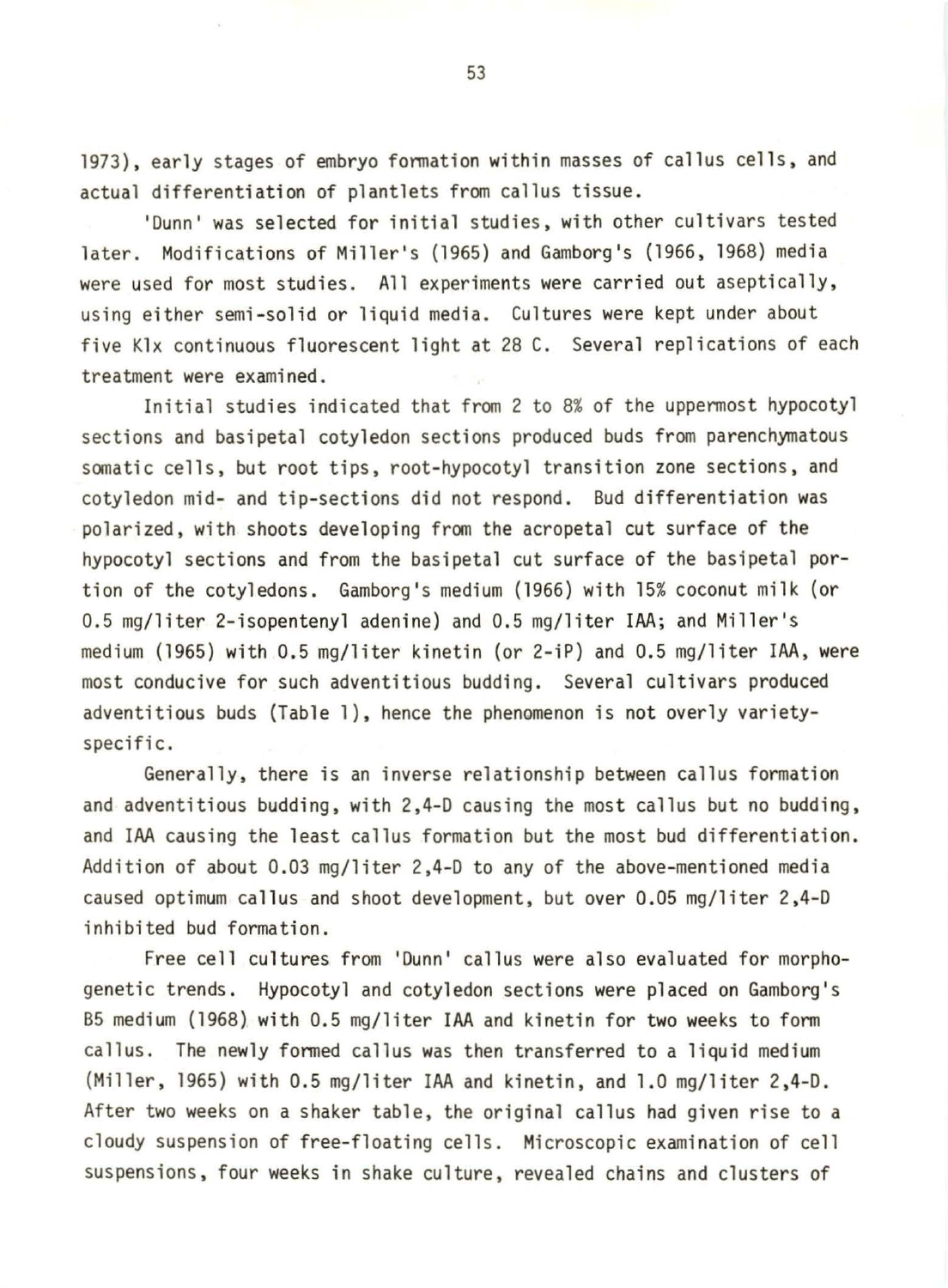cells similar to filamentous and globular-phase proembryos observed in nonnal embryogenesis. Compact spheres of cells began to accumulate at the bottom of culture flasks after five to six weeks, often 500 to 600 from an initial  $2<sub>mm</sub>$ hypocotyl section. Two weeks after these spheres began to accumulate, about 95% of them developed a single root, and soon recallused. Of the spheres that failed to develop rootlets, about 20% appeared to have the external morphology of proembryos (net: about 1% of spheres) including a cotyledonarylike cleft at one end and an elongated axis and having vascular differentiation within.

Similar results were obtained with the cultivated varieties 'Dunn', 'Wayne' and 'Hardee' and plant introductions of G. tabacina and G. ussuriensis (now designated§\_. soja). The low frequency of heart-phase proembryos probably reflects the inability of globular-phase proembryos to develop organized apical and leaf meristems when exposed to the high auxin levels necessary to produce cell suspensions.

Several different cultures have actually differentiated shoots from callus clumps, but at a low frequency. 'Dunn' embryos were cultured on Gamborg's 85 medium, the developing callus growth being subcultured on similar media after 15 weeks. Seven weeks later, the calli were broken up and subcultured again onto new 85 media. After another four weeks, leaf-like structures were noted on one of the subcultures  $-$  after a total of six months of culture on the 85 media. Shoots and plantlets have also developed from callus tissue of Glycine tabacina after culturing apices on the abovementioned 85 medium. Roots developed after 7 weeks, followed by a cluster of five shoots that developed from a subsurface root or rhizome-like structure seven weeks later.

In summary, it is now known that soybean can produce adventitious buds from tissue sections; that under shake-culture, free cells can be induced to divide and organize into proembryoid-like structures; and that, under special conditions, adventitious shoots develop from masses of callus cells. The task at hand now is to refine the above mentioned techniques to produce consistent differentiation from callus.

54